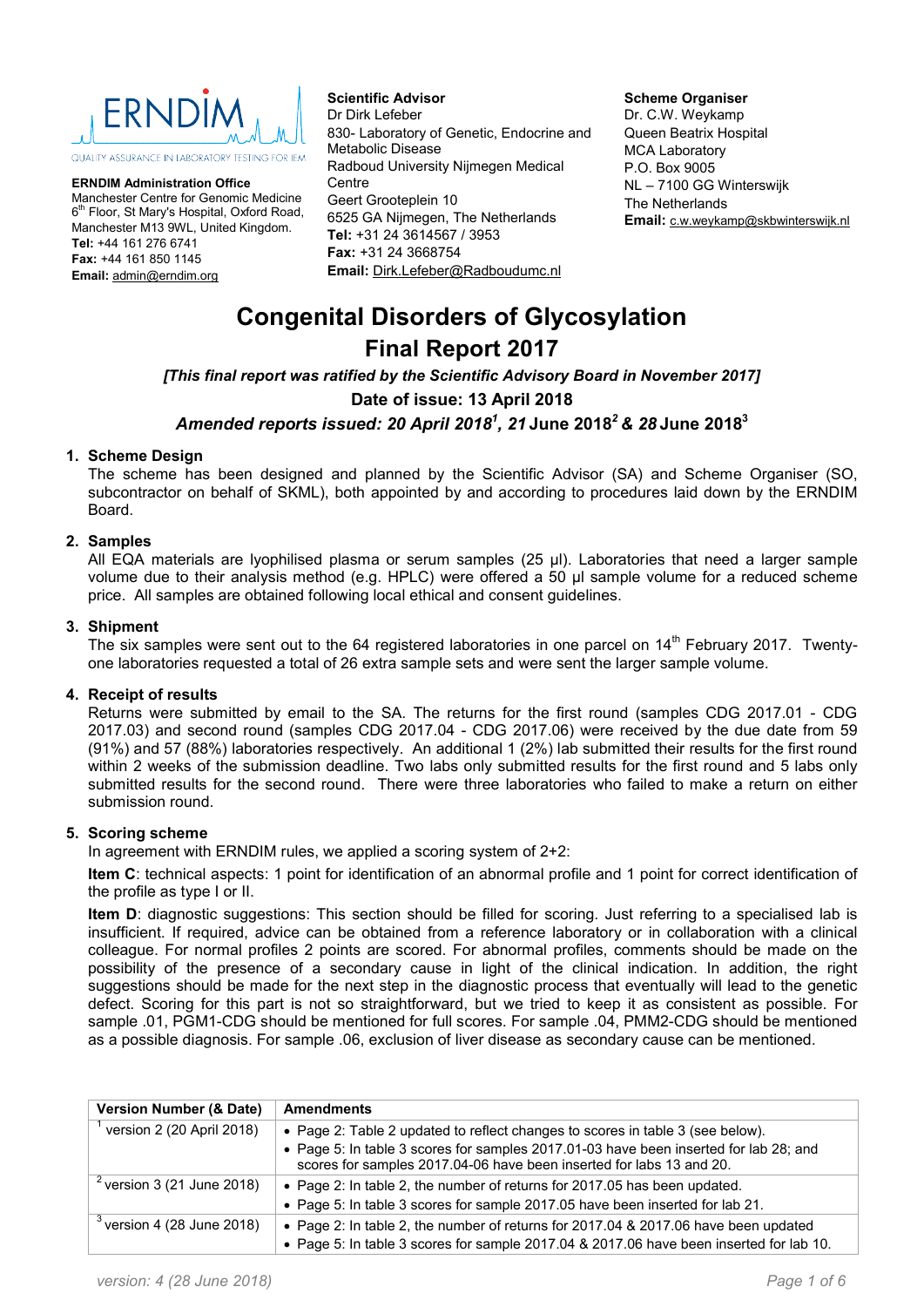

The maximum score achievable with full submission for all samples is 24, while a maximum of 12 points are available for labs that only submitted results for the first or second round. The level for satisfactory performance is 15 points. Laboratories that participate only in one circulation are treated as partial-submitters and can achieve satisfactory performance with 8 points. For the 2014 scheme onwards, another criterion for satisfactory performance will be the absence of any "critical error", which is defined as an error resulting from seriously misleading analytical findings and/or interpretations with serious clinical consequences for the patient. For the 2017 CDG scheme, one critical error was identified. This has been agreed at the meeting of the Scientific Advisory Board on 23rd November 2017.

## **6. Results of samples and evaluation of reporting**

All submitted results are treated as confidential information and are only shared with ERNDIM approved persons for the purposes of evaluation and reporting. For the purposes of evaluation, the Scientific Advisor's centre is not included in the following results.

For the reporting laboratories, isofocusing was the method employed most often (34), followed by HPLC (11) and CE (14), mass spectrometry (2) and western blot (1).

The shipped samples were from (CDG) patients and from controls. The final results of the six samples with respect to CDG are summarized in Table 1 below.

| <b>Sample</b> | Clinical information (age, sex, phenotype)                                             | <b>Diagnosis</b>              |
|---------------|----------------------------------------------------------------------------------------|-------------------------------|
| 2017.01       | F, 12 years, short stature, increased transaminases,<br>cleft palate                   | PGM1-CDG                      |
| 2017.02       | M, 4 years, cataract, hepatomegaly                                                     | Control                       |
| 2017.03       | M, 19 years, hypercholesterolemia, increased alkaline<br>phosphatase and transaminases | Control                       |
| 2017.04       | M, 32 years, intellectual disability, hypotonia and<br>balance problems                | PMM2-CDG                      |
| 2017.05       | F, 2 years, encephalopathic epilepsy                                                   | Control                       |
| 2017.06       | M, 55 years, increased transaminases, gGT, and CRP                                     | Secondary cause, liver cancer |

**Table 1:** Samples in the 2017 scheme

**Table 2:** Scoring of samples in the 2017 scheme

| <b>Sample</b> | No of returns | <b>Technical</b><br>Aspects (%) | <b>Diagnostic</b><br>Suggestions (%) | Total (%) |
|---------------|---------------|---------------------------------|--------------------------------------|-----------|
| CDG2017.01    | 59            | 80%                             | 73%                                  | 76%       |
| CDG2017.02    | 60            | 99%                             | 99%                                  | 99%       |
| CDG2017.03    | 55            | 98%                             | 98%                                  | 98%       |
| CDG2017.04    | 52            | 96%                             | 78%                                  | 87%       |
| CDG2017.05    | 60            | 99%                             | 99%                                  | 99%       |
| CDG2017.06    | 51            | 85%                             | 89%                                  | 87%       |

The full anonymised results for all labs that submitted results are given in Table 3 on page 5-6 at the end of this report.

**Figure 1.** Example profiles of the six 2017 samples are shown below, as analysed by the most commonly employed methods: isofocusing, HPLC or CE. Examples were randomly selected from the submissions and shown anonimized.

## **Transferrin isofocusing**

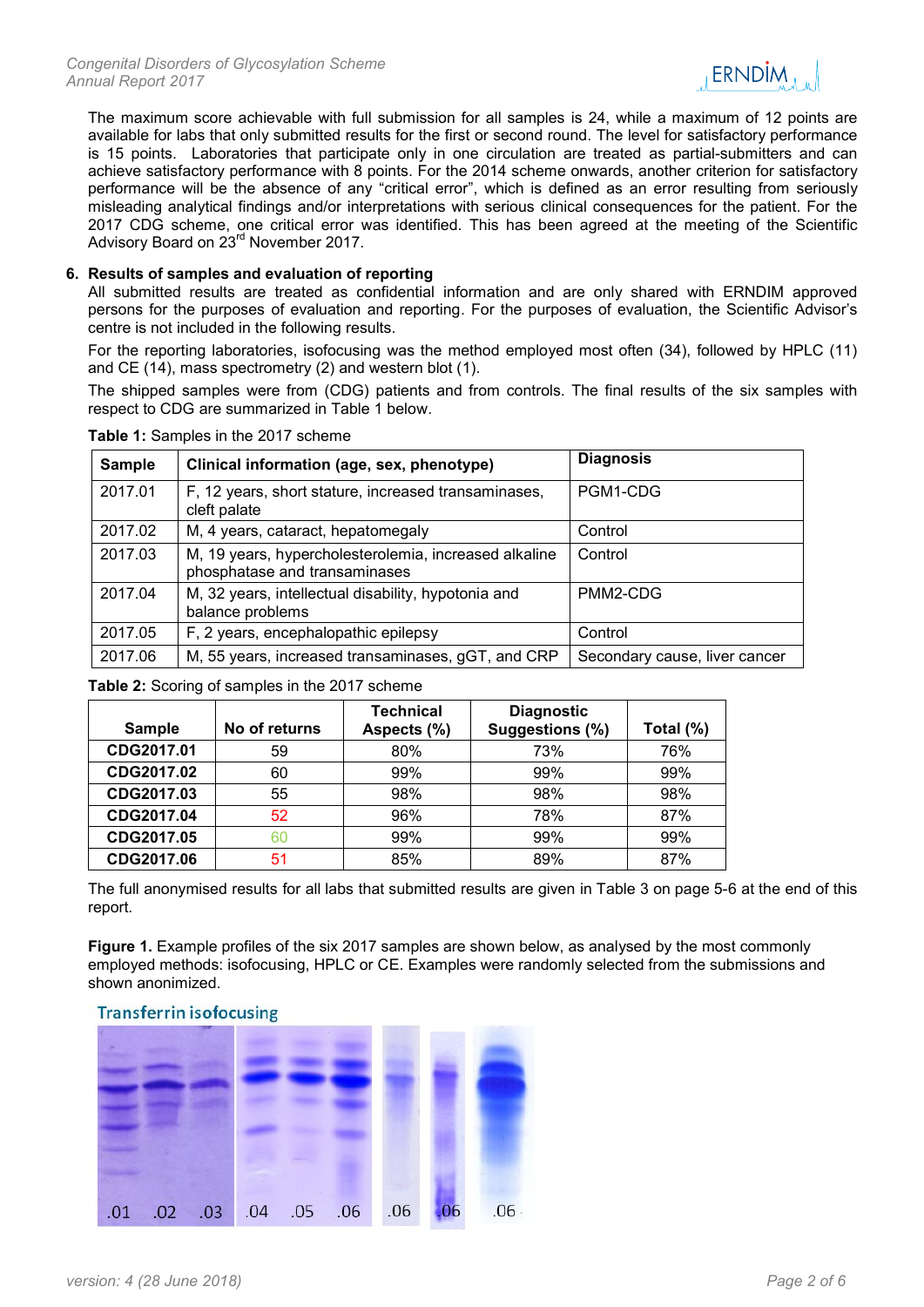

# **Transferrin HPLC**



## **ERNDIM CDG 2017.01: PGM1-CDG**

The majority of labs reported this sample as abnormal. The major difficulty was in assigning this profile as a mixed type I/II profile, which is suggestive of PGM1-CDG. Most labs interpreted this correctly, while many others interpreted the profile as type I. The clinical presentation, including cleft palate and short stature, is highly suggestive for PGM1-CDG (within the context of CDG). Correct interpretation of the profile and advice for further diagnostics in the direction of PGM1-CDG should be included for full scoring. Proficiency score: 76%.

### **ERNDIM CDG 2017.02: control**

A normal profile was identified by all centers and interpreted as normal by nearly all centers with a proficiency score of 99%.

### **ERNDIM CDG 2017.03: control**

A normal profile was identified by all centers and interpreted as normal by nearly all centers with a proficiency score of 98%.

## **ERNDIM CDG 2017.04: PMM2-CDG**

Nearly all laboratories reported this sample as abnormal and correctly assigned the profile as type I. Quite a number of laboratories, all except one performing CE analysis, had problems with interpretation of the profile, possibly due to interfering substances or maybe sample preparation (see further under 2017.06). Sample volume does not seem to explain this, since all labs using HPLC analysis received full scores for technical interpretation. The age and clinical presentation fits very well with a mild presentation of adult patients with PMM2-CDG, which is the final diagnosis. The advice for further diagnostics should include the option of PMM2-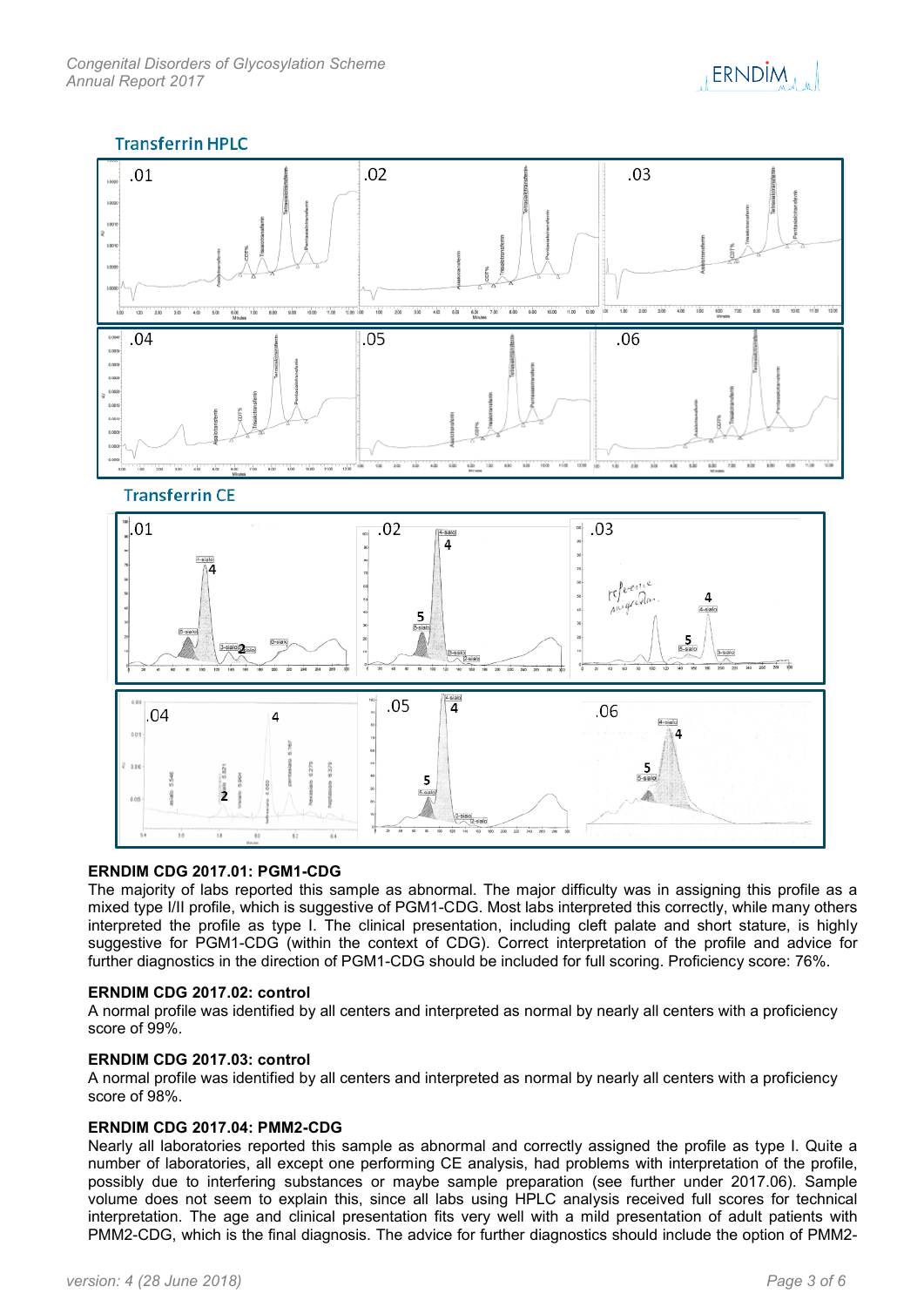

CDG as most frequent CDG-I subtype and known to be associated with this clinical presentation. In view of age and symptoms, secondary causes are unlikely. Proficiency score: 89%.

## **ERNDIM CDG 2017.05: control**

A normal profile was identified by all centers and interpreted as normal by nearly all centers. Proficiency score: 99%.

## **ERNDIM CDG 2017.06: non-CDG liver pathology**

Many laboratories reported this sample as abnormal and indicated a possible type II profile with mild increase of tri- and disialotransferrin. Many laboratories using isofocusing reported possible sample degradation in view of the smearing profiles (see examples in Figure 1). In addition, most CE using laboratories reported problems with interpretation of the profile with a possible explanation of interfering substances. The laboratories using HPLC scored very well in the technical interpretation of this sample. This sample was derived from an adult patient with a mild type II profile and later turned out to have liver cancer. Liver pathology is a known secondary cause for type II profiles. Proficiency score: 87%.

In view of the smearing profiles on isofocusing, we set out to investigate the sample preparation procedures of different laboratories. In the past, we had experienced similar isofocusing profiles in our own laboratory, in patients with low levels of serum iron levels. Increasing the level of Fe(III)citrate solved the problem.

## **Sample preparation for transferrin isofocusing:**

- Add 200 µl 10 mM Fe(III)citrate and 100 µl 0.5 M NaHCO3-sol. together and mix.
- Use 3 µl of this solution and 10 µl plasma or serum .
- Mix and 1 hour incubation at roomtemperature.
- Dilute samples 6 times by adding 50 ul milliporewater.

For HPLC, most labs use the protocols from literature (Helander et al 2003, Clinical Chemistry 49(11):1881- 1890 and Jeppsson et al 2007 Clinical Chemistry and Laboratory Medicine 45(4):558-562). For CE, the Sebia CE system is most often used. The protocol uses premade solutions of which we could not get information about the concentration of iron. The protocol for transferrin iron saturation as shown above for isofocusing was applied for CE sample preparation (courtesy Dr. Francois Boemer), showing improved peak shape (Figure 2).





### **Sample preparation for transferrin CE:**

- Mix 200 µL of 10 mM Fe(III)-Citrate and 100 µL of 0.5 M NaHCO3 solutions.
- Add 15 µL of this solution to 50 µL of serum sample.
- Mix the solution and centrifuge.
- Dilute the supernatant as follow :
- 40µL supernatant
	- 40µL sample diluent (provided by manufacturer)
	- 120µL distillated water

Use 200 µL of this diluted solution on the Capillary Electrophoresis device.

Although this is an n=1 test, we strongly advice CE and IEF users to critically check their protocols for sample preparation and test if the profiles can be improved by using higher concentrations of iron in this preparation. Possibly, HPLC profiles could also be improved, but this remains to be tested.

Dirk Lefeber Scientific Advisor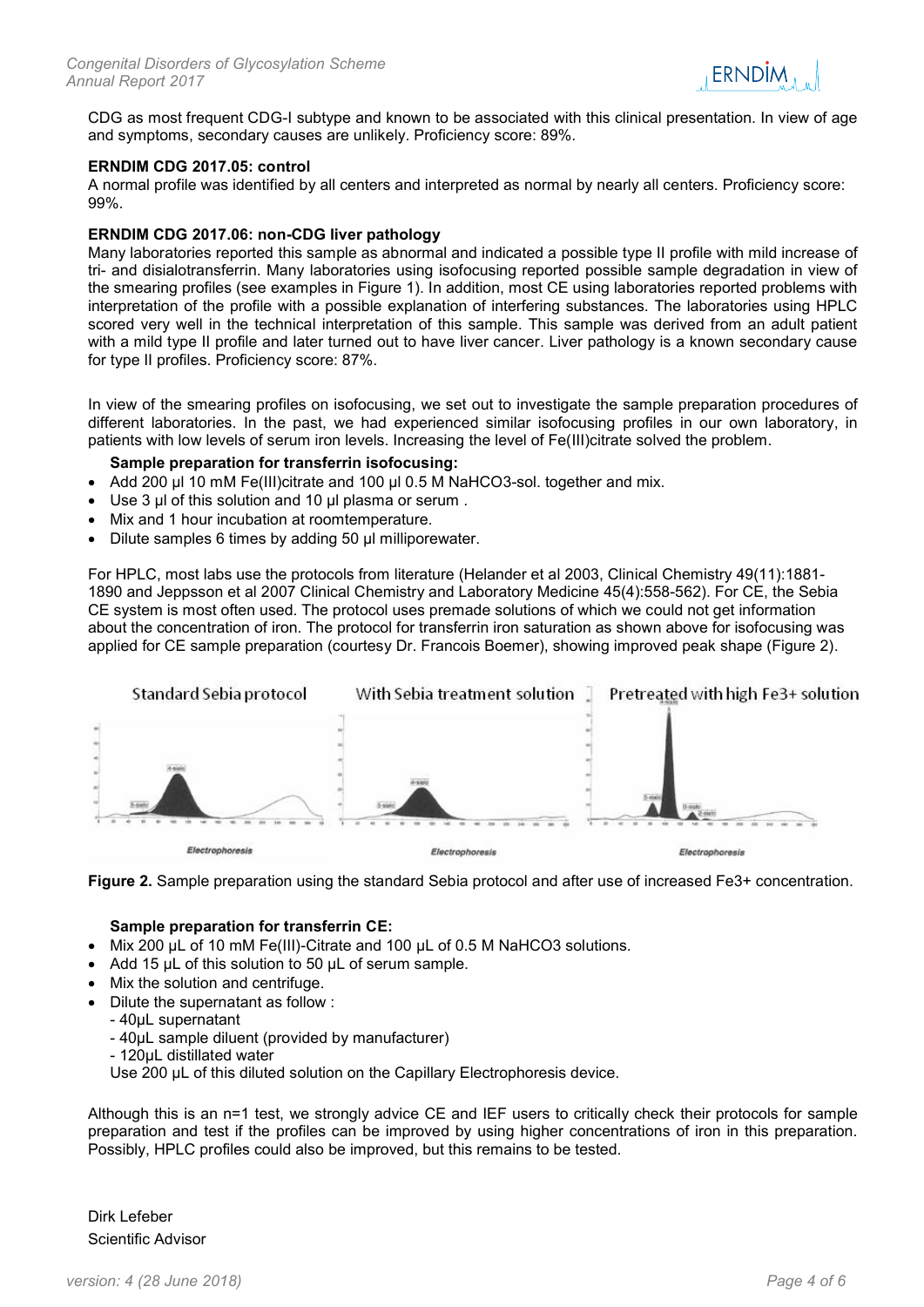

# **Table 3:** Detailed scores for submitting laboratories

| 2017                         | Technical, item C                |                                  |                                  |                                  |                                  |                          |                | Advice, item D      |                                  |                                  |                          |                                  |                                  |                |              |
|------------------------------|----------------------------------|----------------------------------|----------------------------------|----------------------------------|----------------------------------|--------------------------|----------------|---------------------|----------------------------------|----------------------------------|--------------------------|----------------------------------|----------------------------------|----------------|--------------|
| Sample ID                    | .01                              | .02                              | .03                              | .04                              | .05                              | .06                      |                | .01                 | .02                              | .03                              | .04                      | .05                              | .06                              |                |              |
| Average                      | 1,59                             | 1,98                             | 1,96                             | 1,96                             | 1,98                             | 1,69                     |                | 1,45                | 1,98                             | 1,96                             | 1,61                     | 1,98                             | 1,77                             |                | <b>Total</b> |
| score                        |                                  |                                  |                                  |                                  |                                  |                          |                |                     |                                  |                                  |                          |                                  |                                  |                | score        |
| Lab ID                       |                                  |                                  |                                  |                                  |                                  |                          | <b>Total</b>   | $\overline{1}$      |                                  |                                  |                          |                                  | $\overline{2}$                   | <b>Total</b>   | (max 24)     |
| 1                            | $\overline{1}$                   | $\overline{2}$                   | $\overline{2}$                   | $\overline{2}$                   | $\overline{2}$                   | $\mathbf{1}$             | 10             |                     | $\overline{2}$                   | $\overline{2}$<br>$\overline{2}$ | 1                        | $\overline{2}$<br>$\overline{2}$ |                                  | 10             | 20<br>21     |
| $\overline{\mathbf{c}}$<br>3 | $\overline{2}$<br>$\overline{2}$ | $\overline{2}$<br>$\overline{2}$ | $\overline{2}$<br>$\overline{2}$ | $\overline{2}$<br>$\overline{2}$ | $\overline{2}$<br>$\overline{2}$ | 1<br>$\overline{2}$      | 11<br>12       | 1<br>$\overline{2}$ | $\overline{2}$<br>$\overline{2}$ | $\overline{2}$                   | 1                        | $\overline{2}$                   | $\overline{2}$<br>$\overline{2}$ | 10<br>11       | 23           |
| 4                            | $\overline{2}$                   | $\overline{2}$                   | $\overline{2}$                   | $\overline{2}$                   | $\overline{2}$                   | $\overline{2}$           | 12             | $\overline{2}$      | $\overline{2}$                   | $\overline{2}$                   | 1<br>2                   | $\overline{2}$                   | $\overline{2}$                   | 12             | 24           |
| 5                            | $\overline{2}$                   | $\overline{2}$                   | $\overline{2}$                   | $\overline{2}$                   | $\overline{2}$                   | $\overline{2}$           | 12             | $\overline{2}$      | $\overline{\mathbf{2}}$          | $\overline{2}$                   | $\overline{2}$           | $\overline{2}$                   | $\overline{2}$                   | 12             | 24           |
| 6                            | $\overline{1}$                   | $\overline{2}$                   | $\overline{2}$                   | $\overline{2}$                   | $\overline{2}$                   | $\mathbf{1}$             | 10             | $\overline{1}$      | $\overline{2}$                   | $\overline{2}$                   | $\overline{2}$           | $\overline{2}$                   | $\overline{2}$                   | 11             | 21           |
| 7                            | $\overline{2}$                   | $\overline{2}$                   | $\overline{2}$                   | $\overline{2}$                   | $\overline{2}$                   | $\overline{2}$           | 12             | $\overline{2}$      | $\overline{2}$                   | $\overline{2}$                   | $\overline{2}$           | $\overline{2}$                   | $\overline{2}$                   | 12             | 24           |
| 8                            | $\overline{2}$                   | $\overline{2}$                   | $\overline{2}$                   | ٠                                | $\overline{2}$                   | $\overline{\phantom{a}}$ | 8              | 1                   | $\overline{2}$                   | $\overline{2}$                   | $\overline{\phantom{a}}$ | $\overline{2}$                   | $\overline{\phantom{a}}$         | $\overline{7}$ | 15           |
| 9                            | $\overline{2}$                   | $\overline{2}$                   | $\overline{2}$                   | $\overline{2}$                   | $\overline{2}$                   | $\overline{2}$           | 12             | $\overline{2}$      | $\overline{2}$                   | $\overline{2}$                   | $\overline{2}$           | $\overline{2}$                   | $\overline{2}$                   | 12             | 24           |
| 10                           | $\overline{2}$                   | $\overline{2}$                   | $\overline{2}$                   | $\overline{2}$                   | $\overline{2}$                   | $\overline{2}$           | 12             | $\overline{2}$      | $\overline{2}$                   | $\overline{2}$                   | $\overline{2}$           | $\overline{2}$                   | $\overline{2}$                   | 12             | 24           |
| 11                           | $\overline{2}$                   | $\overline{2}$                   | $\overline{2}$                   | $\overline{2}$                   | $\overline{2}$                   | $\overline{2}$           | 12             | $\overline{2}$      | $\overline{2}$                   | $\overline{2}$                   | $\overline{2}$           | $\overline{2}$                   | $\overline{2}$                   | 12             | 24           |
| 12                           | $\overline{2}$                   | $\overline{2}$                   | $\overline{2}$                   | $\overline{2}$                   | $\overline{2}$                   | $\overline{2}$           | 12             | $\overline{2}$      | $\overline{2}$                   | $\overline{2}$                   | $\overline{2}$           | $\overline{2}$                   | $\overline{2}$                   | 12             | 24           |
| 13                           | $\overline{2}$                   | $\overline{2}$                   | $\overline{2}$                   | ٠                                | $\overline{2}$                   | $\overline{2}$           | 10             | $\overline{2}$      | $\overline{2}$                   | $\overline{2}$                   | $\overline{\phantom{a}}$ | $\overline{2}$                   | $\overline{2}$                   | 10             | 20           |
| 14                           | $\overline{2}$                   | $\overline{2}$                   | $\overline{2}$                   | $\overline{2}$                   | $\overline{2}$                   | $\overline{2}$           | 12             | $\overline{2}$      | $\overline{2}$                   | $\overline{2}$                   | $\overline{2}$           | $\overline{2}$                   | $\overline{2}$                   | 12             | 24           |
| 15                           | $\overline{2}$                   | $\overline{2}$                   | $\overline{2}$                   | $\overline{2}$                   | $\overline{2}$                   | $\overline{2}$           | 12             | $\overline{2}$      | $\overline{2}$                   | $\overline{2}$                   | $\overline{2}$           | $\overline{2}$                   | $\overline{2}$                   | 12             | 24           |
| 16                           | $\overline{2}$                   | $\overline{2}$                   | $\overline{2}$                   | $\overline{2}$                   | $\overline{2}$                   | $\overline{2}$           | 12             | $\overline{2}$      | $\overline{2}$                   | $\overline{2}$                   | 1                        | $\overline{2}$                   | $\overline{2}$                   | 11             | 23           |
| 17                           | $\overline{2}$                   | $\overline{2}$                   | $\overline{2}$                   | $\overline{2}$                   | $\overline{2}$                   | $\overline{2}$           | 12             | $\overline{2}$      | $\overline{2}$                   | $\overline{2}$                   | $\overline{2}$           | $\overline{2}$                   | $\overline{2}$                   | 12             | 24           |
| 18                           | $\blacksquare$                   | $\overline{2}$                   | $\overline{2}$                   |                                  |                                  |                          | 4              | Ξ                   | $\overline{2}$                   | $\overline{2}$                   |                          |                                  |                                  | 4              | 8            |
| 19                           | $\overline{2}$                   | $\overline{2}$                   | $\overline{2}$                   | $\overline{2}$                   | $\overline{2}$                   | ۰                        | 10             | $\overline{2}$      | $\overline{2}$                   | $\overline{2}$                   | $\overline{2}$           | $\overline{a}$                   | ۰                                | 10             | 20           |
| 20                           | $\overline{2}$                   | $\overline{2}$                   | $\overline{2}$                   | $\overline{2}$                   | $\overline{2}$                   | $\overline{2}$           | 12             | $\overline{2}$      | $\overline{2}$                   | $\overline{2}$                   | $\overline{2}$           | $\overline{2}$                   | $\overline{2}$                   | 12             | 24           |
| 21                           | $\overline{\mathbf{1}}$          | $\overline{2}$                   | $\overline{2}$                   | ٠                                | $\overline{2}$                   | $\overline{\phantom{a}}$ | $\overline{7}$ | $\mathbf{1}$        | $\overline{2}$                   | $\overline{2}$                   | $\blacksquare$           | $\overline{2}$                   | ۰                                | $\overline{7}$ | 14           |
| 22                           | $\overline{2}$                   | $\overline{2}$                   | $\overline{2}$                   | $\overline{2}$                   | $\overline{2}$                   | $\mathbf{1}$             | 11             | $\overline{2}$      | $\overline{2}$                   | $\overline{2}$                   | $\overline{2}$           | $\overline{2}$                   | $\overline{2}$                   | 12             | 23           |
| 23                           | $\overline{1}$                   | $\overline{2}$                   | $\overline{2}$                   | $\overline{2}$                   | $\overline{2}$                   | $\overline{2}$           | 11             | $\overline{2}$      | $\overline{2}$                   | $\overline{2}$                   | $\overline{2}$           | $\overline{2}$                   | $\overline{2}$                   | 12             | 23           |
| 24                           | $\overline{2}$                   | $\overline{2}$                   | $\overline{2}$                   | $\overline{2}$                   | $\overline{2}$                   | $\overline{2}$           | 12             | $\overline{2}$      | $\overline{2}$                   | $\overline{2}$                   | $\overline{2}$           | $\overline{2}$                   | $\overline{2}$                   | 12             | 24           |
| 25                           | 1                                | $\overline{2}$                   | $\overline{2}$                   | $\overline{2}$                   | $\overline{2}$                   | $\overline{2}$           | 11             | 1                   | $\overline{2}$                   | $\overline{2}$                   | $\overline{2}$           | $\overline{2}$                   | 1                                | 10             | 21           |
| 26                           | 1                                | $\overline{2}$                   | $\overline{2}$                   | $\overline{2}$                   | $\overline{2}$                   | 1                        | 10             | $\mathbf{1}$        | $\overline{2}$                   | $\overline{2}$                   | $\overline{2}$           | $\overline{2}$                   | $\overline{2}$                   | 11             | 21           |
| 27                           | $\mathbf{1}$                     | $\overline{2}$                   |                                  |                                  | $\overline{c}$                   |                          | 5              | $\mathbf{1}$        | $\overline{2}$                   |                                  |                          | 2                                |                                  | 5              | 10           |
| 28                           | $\overline{2}$                   | $\overline{2}$                   | $\overline{2}$                   | $\overline{a}$                   | $\overline{c}$                   | $\mathbf{1}$             | 11             | $\overline{2}$      | $\overline{2}$                   | $\overline{2}$                   | $\overline{2}$           | $\overline{2}$                   | $\mathbf{1}$                     | 11             | 22           |
| 29                           | $\overline{2}$                   | $\overline{2}$                   | $\overline{2}$                   | $\overline{2}$                   | $\overline{2}$                   | $\overline{2}$           | 12             | $\overline{2}$      | $\overline{2}$                   | $\overline{2}$                   | $\overline{2}$           | $\overline{2}$                   | $\overline{2}$                   | 12             | 24           |
| 30                           | $\overline{2}$                   | $\overline{2}$                   | $\overline{2}$                   | $\overline{2}$                   | $\overline{2}$                   | $\overline{2}$           | 12             | $\overline{2}$      | $\overline{2}$                   | $\overline{2}$                   | $\overline{2}$           | $\overline{2}$                   | $\overline{2}$                   | 12             | 24           |
| 31                           | $\overline{2}$                   | $\overline{2}$                   | $\overline{2}$                   | $\overline{2}$                   | $\overline{2}$                   | $\overline{2}$           | 12             | $\overline{2}$      | $\overline{2}$                   | $\overline{2}$                   | $\overline{2}$           | $\overline{2}$                   | $\mathbf{1}$                     | 11             | 23           |
| 32                           | $\overline{1}$                   | $\overline{2}$                   | $\overline{2}$                   | $\overline{2}$                   | $\overline{2}$                   | $\overline{2}$           | 11             | $\overline{1}$      | $\overline{2}$                   | $\overline{2}$                   | $\overline{1}$           | $\overline{2}$                   | $\overline{2}$                   | 10             | 21           |
| 33                           | $\overline{2}$                   | $\overline{2}$                   | $\overline{2}$                   | $\overline{2}$                   | $\overline{2}$                   | $\overline{2}$           | 12             | $\overline{2}$      | $\overline{2}$                   | $\overline{2}$                   | $\overline{2}$           | $\overline{2}$                   | $\overline{2}$                   | 12             | 24           |
| 34                           | $\overline{2}$                   | $\overline{2}$                   | $\overline{2}$                   | $\overline{2}$                   | $\overline{2}$                   | $\overline{2}$           | 12             | $\overline{2}$      | $\overline{2}$                   | $\overline{2}$                   | $\mathbf 0$              | $\overline{2}$                   | $\overline{1}$                   | 9              | 21           |
| 35                           | $\overline{2}$                   | $\overline{2}$                   | $\overline{2}$                   | $\overline{2}$                   | $\overline{2}$                   | $\overline{2}$           | 12             | $\overline{2}$      | $\overline{2}$                   | $\overline{2}$                   | $\overline{2}$           | $\overline{2}$                   | $\overline{2}$                   | 12             | 24           |
| 36                           | $\overline{1}$                   | $\overline{2}$                   | $\blacksquare$                   | $\blacksquare$                   | $\overline{2}$                   | $\blacksquare$           | 5              | $\overline{2}$      | $\overline{2}$                   | $\blacksquare$                   | $\overline{\phantom{a}}$ | $\overline{2}$                   | Ξ                                | 6              | 11           |
| 37                           | $\overline{0}$                   | $\overline{2}$                   | $\overline{1}$                   | $\overline{2}$                   | $\overline{2}$                   | $\overline{1}$           | 8              | $\overline{0}$      | $\overline{2}$                   | $\overline{1}$                   | $\mathbf{1}$             | $\overline{2}$                   | $\mathbf{1}$                     | $\overline{7}$ | 15           |
| 38                           | $\overline{2}$                   | $\overline{2}$                   | $\overline{2}$                   | $\overline{2}$                   | $\overline{2}$                   | $\overline{2}$           | 12             | $\overline{2}$      | $\overline{2}$                   | $\overline{2}$                   | $\overline{2}$           | $\overline{2}$                   | $\overline{2}$                   | 12             | 24           |
| 39                           | $\overline{1}$                   | $\overline{2}$                   | $\overline{2}$                   | $\overline{2}$                   | $\overline{2}$                   | $\overline{2}$           | 11             | $\overline{1}$      | $\overline{2}$                   | $\overline{2}$                   | $\overline{2}$           | $\overline{2}$                   | $\overline{2}$                   | 11             | 22           |
| 40                           | $\overline{2}$                   | $\overline{2}$                   | $\overline{2}$                   | $\overline{2}$                   | $\overline{2}$                   | $\overline{2}$           | 12             | $\overline{2}$      | $\overline{2}$                   | $\overline{2}$                   | $\overline{2}$           | $\overline{2}$                   | $\overline{2}$                   | 12             | 24           |
| 41                           | $\overline{2}$                   | $\overline{2}$                   | $\overline{2}$                   | $\overline{2}$                   | $\overline{2}$                   | $\overline{2}$           | 12             | $\overline{2}$      | $\overline{2}$                   | $\overline{2}$                   | $\overline{2}$           | $\overline{2}$                   | $\overline{2}$                   | 12             | 24           |
| 42                           | $\overline{1}$                   | $\overline{2}$                   | $\Box$                           | $\overline{2}$                   | $\overline{2}$                   | $\overline{1}$           | 8              | $\overline{0}$      | $\overline{2}$                   | $\blacksquare$                   | $\overline{1}$           | $\overline{2}$                   | $\overline{2}$                   | $\overline{7}$ | 15           |
| 43                           | $\overline{1}$                   | $\overline{2}$                   | $\overline{2}$                   | $\overline{2}$                   | $\overline{2}$                   | $\mathbf{0}$             | 9              | $\overline{0}$      | $\overline{2}$                   | $\overline{2}$                   | $\mathbf 0$              | $\overline{2}$                   | $\mathbf 0$                      | 6              | 15           |
| 44                           | $\overline{1}$                   | $\overline{1}$                   | $\overline{1}$                   | ÷,                               | $\overline{2}$                   | ÷                        | 5              | $\mathbf{1}$        | $\overline{1}$                   | $\overline{1}$                   | ÷                        | $\overline{2}$                   | ÷,                               | 5              | 10           |
| 45                           | $\overline{2}$                   | $\overline{2}$                   | $\overline{2}$                   | $\overline{2}$                   | $\overline{2}$                   | $\overline{2}$           | 12             | $\overline{2}$      | $\overline{2}$                   | $\overline{2}$                   | $\overline{2}$           | $\overline{2}$                   | $\mathbf{1}$                     | 11             | 23           |